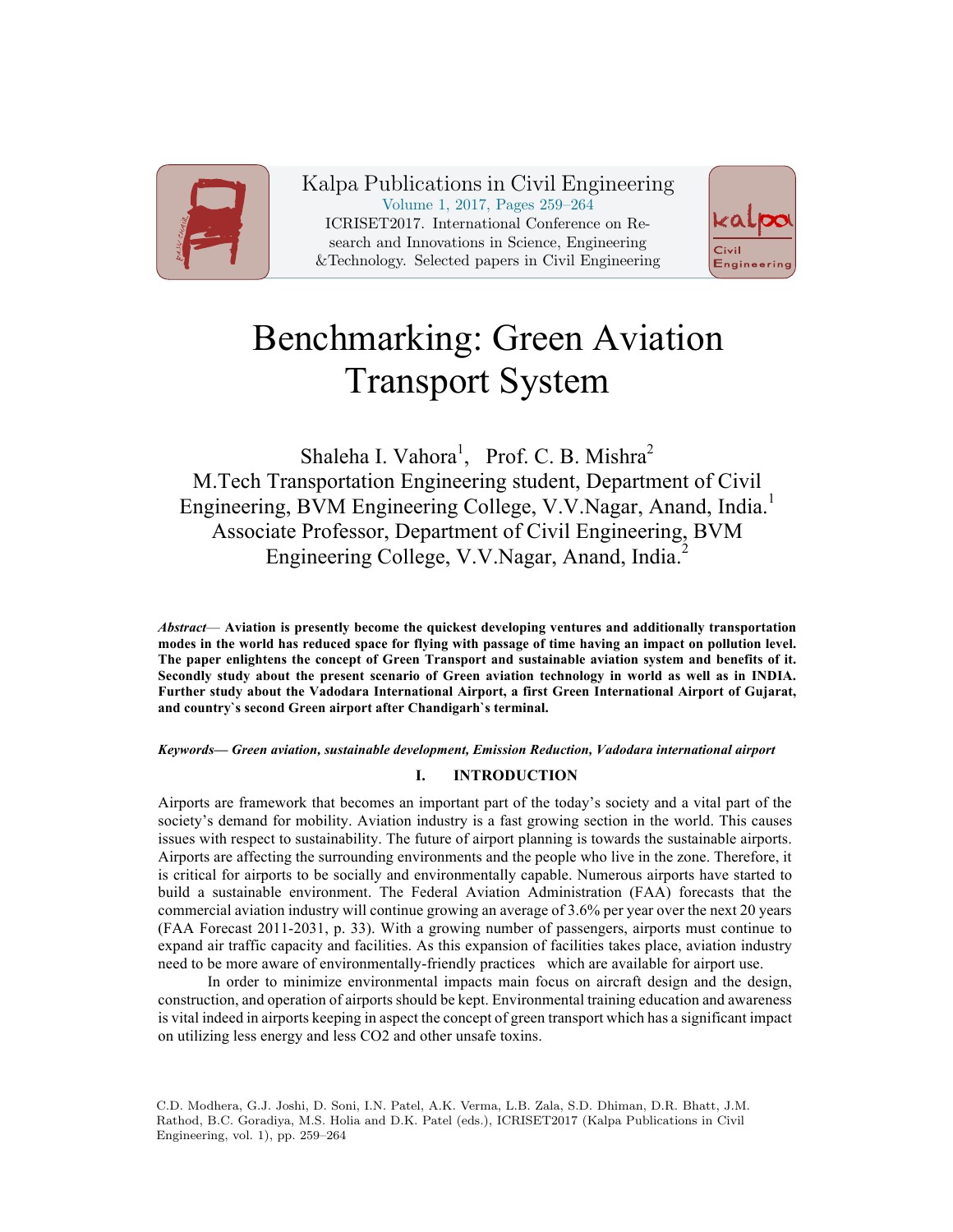

Minimum input of resources and output of impacts

· Maximum social and economic benefits

#### **Figure 1: Benefits and causes of airport operation**

#### **II. LITERATURE REVIEW**

Knowledge gained by undergoing literature study reveals the following facts:

**A.N. Sarkar** depicts the idea of development and manufacturing Green Aviation Transport concept and economical green marketing network.

**Carbon Footprint of Indian Aviation 2013**, First ever report by Directorate General of Civil Aviation (DGCA) which issued different rules for its partners so as to address the environmental issues particularly, one identified with emission from airplane.

**H. Lee1, S. C. Olsen, D. J. Wuebbles, and D. Youn**, made an attempt to evaluate the emission from aviation by developing the model and its adverse effect on the peripheral layer.

**Jonas A Kerman**, gives three Images of air transport on a sustainable way in 2050 are laid out. It is presumed that a refinement of the ordinary turbofan aircraft is most likely not adequate to reach even the less demanding target level, despite the fact that a 40% decrease of fuel power might be accomplished.

**Maria MRAZOVA** made an attempt to investigate the changes in climate due to CO2 emissions and a big challenge to the aviation's sustainable growth.

Organisation for Economic Co-operation and Development paper is on green growth and the future of aviation in which they explaining about the greenhouse gas emission in aviation sector and various initiatives to reduce it.

**Arushi &Stefan Drews** provide a working paper on Avaition and environment which describe about the aviation growth and its impact on Environment. And also some emission reductions potential are also listed to reach to the Green aviation system.

# **III. AVIATION AND ENVIRONMENT**

#### **a) Growth of the industry**:

With the rise in Indian economy, followed by liberalization, transformation is witnessed in last decade. The International Air Transport Association declared world passenger traffic results showing demand rose from 6.5% of 2015 compared 2015 (figure 2). India's aviation industry is elevated new highs and touching new skies, with the passenger growth hitting a record of 25% for the month of July, 2016.

## **b) Emissions from Aviation Industry:**

The rising trend in growth of aviation traffic becomes a challenging mission considering environmental impact. Fig. 3 shows environmental effects of air transportation system. The principal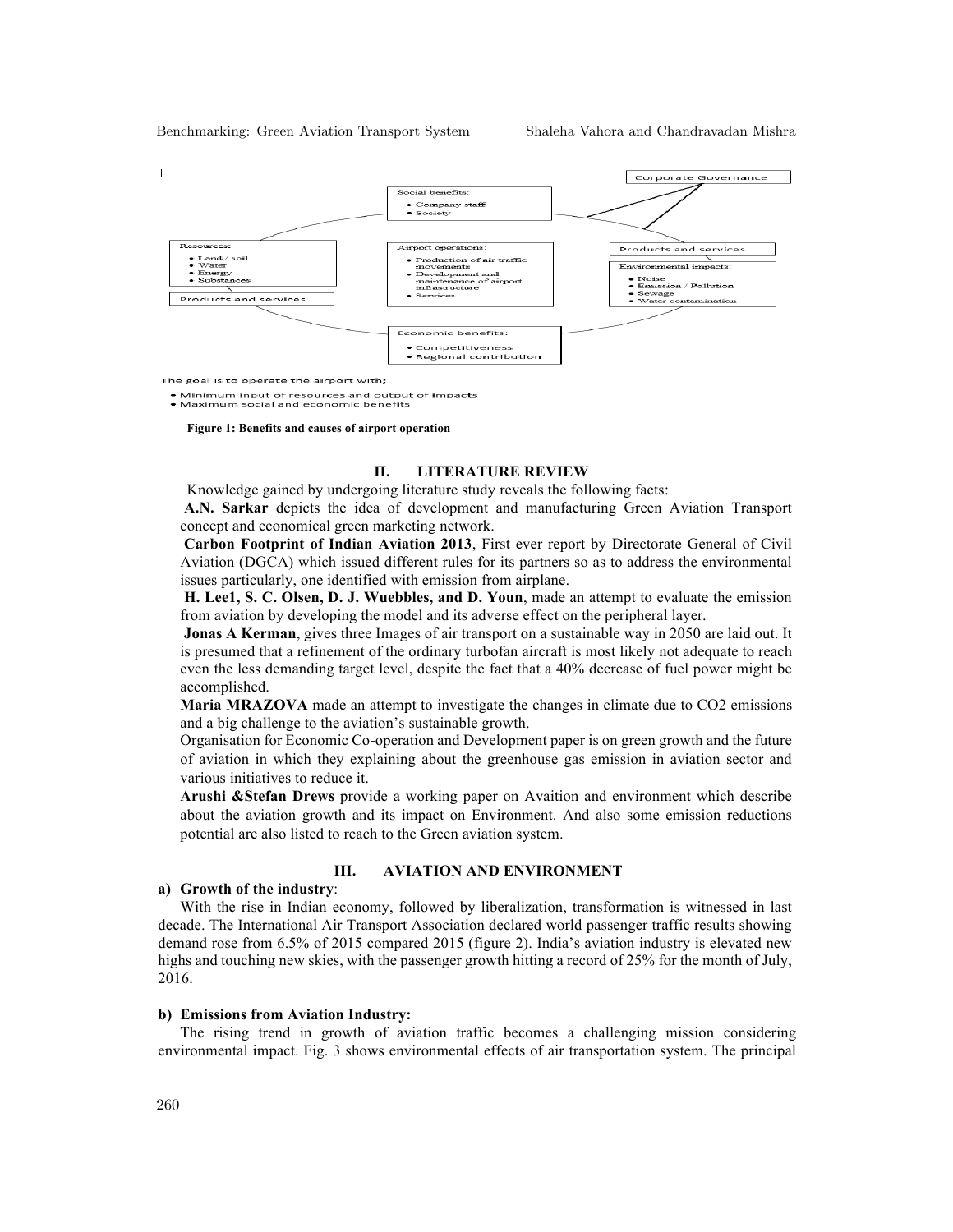emissions from aircraft engine comprise of CO2 and water vapour also includes NOx, CO, SOx, VOC, particulates and other trace components including HAPs. Contrails tend to warm the earth's surface by around 30% shielded with cirrus cloud.



Figure 2: Environmental effects of air transportation system

#### **c) Effect of emissions on the environment***:*

Air pollutants have very adverse effect on environment. Effects due to the emission by aviation industry are Noise, air pollution, health effects and weather effects.

# *IV.* **SUSTAINABLE AND GREEN AIRPORT**

Sustainability: World Commission on Environment and Development defines it as "development that meets the needs of the present without compromising the ability of future generations to meet their own needs"

# *Way to a sustainable and green airport:*

- 1. Technological Improvements
	- Engine modification
	- Advance aircraft design
	- Alternative fuels
	- Improve fuel efficiency
	- Airport design based on green building
	- Air Traffic Management (ATM)
	- Structural efficiency
- 2. Sustainable Construction Management
- 3. Waste Management
- 4. Light-Emitting Diode Technology
- 5. Water Reclamation
- 6. Use of non-renewable energies like geothermal, solar energy, wind energy to generate electricity.

### **a) India and Green Airport**

India has become the  $9<sup>th</sup>$  largest civil aviation market today. The Indian aviation sector witnessed 23% domestic air passenger growth during January-August 2016, according to the data by Director General of Civil Aviation (DGCA). The total domestic passengers carried by the airlines during the same period was 64.4 million. The phenomenal growth in civil aviation is being led by the rise of low-cost carriers, competitive tariffs and quality service by India's extensive airport network. The Government of India is encouraging affordable flying in the country through various initiatives by the Ministry of Civil Aviation (MoCA).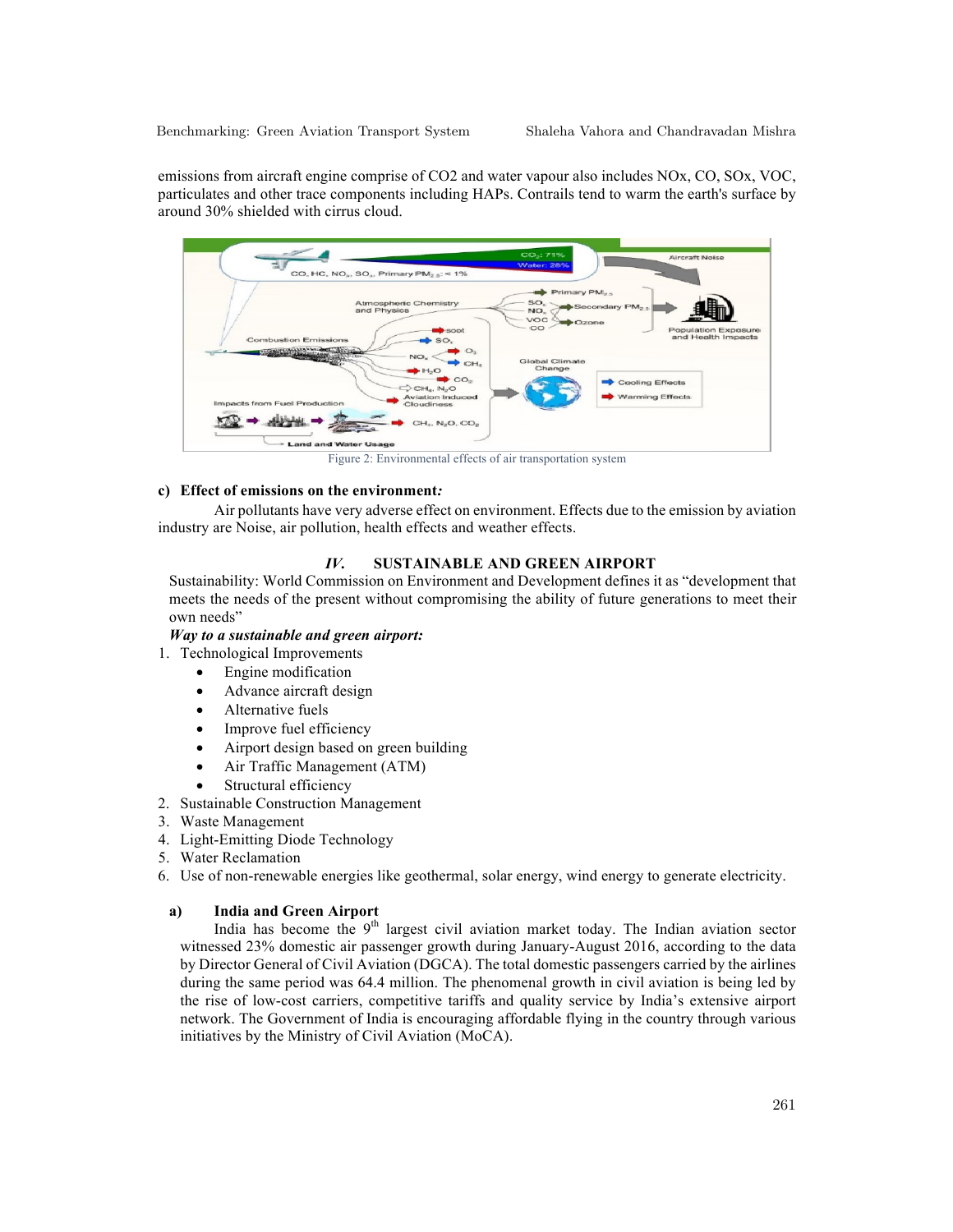Benchmarking: Green Aviation Transport System Shaleha Vahora and Chandravadan Mishra

## **b) Carbon Footprint for Civil Aviation Sector**

It is an important tool to understand the sources and magnitude of carbon emissions of any industry or- organization based on which future emission reduction policies/strategies can be formulated. The 50th DGCA conference held during October, 2012 had obtained significant recognition from the international aviation community regarding carbon footprint.

## **c) GREEN AIRPORT AND TERMINALS IN INDIA:**

Green aviation technology is accepted in India from last 2-3 years. Till now there are three airport and terminals which we can say a green airport or a green terminal.

## • **Chandigarh International airport**:

At the Chandigarh international airport in Mohali, inauguration of new terminal is done recently by Prime Minister Narendra Modi on September 11, 2015.It is "totally green" airport, the first ever airport in the country, and the way to build the airport in the country is potentially changed. It is 4-star GRIHA rating as it is environment-friendly green technology. Design of airport is done in such a way that it does not to enlighten the terminal during the daytime, possess low-heat absorb glass, Rooftop having 200KW sun based solar power plant which is sufficient to provide the maximum electricity needs of the terminal and also has Sewage treatment plant having a limit of 600 KLD having environment-friendly extended aeration technology.

# • **Cochin International airport:**



Cochin International airport, the nation's first air terminal worked under PPP has scripted another part in aviation history by turning into the first air terminal on the world that totally works on solar power. Inauguration of 12 MWp solar power plant is done by Hon. Cheif Minister Mr. Oommen Chandy on eighteenth August 2015, including 46,150 solar panels laid crosswise over 45 acres of land close payload complex. Presently, Cochin airplane terminal's sunlight based power plant is creating 50,000 to 60,000 units of power for every day to be expended for all its operational function, which in fact make the air terminal completely power neutral.

Figure 3: Solar panel distribution in Cochin airport

#### • **Vadodara International Airport:**

Vadodara is now an international airport which is a domestic airport up to 22nd October 2016. It was inaugurated by Prime Minister Narendra Modi on 22 October 2016. The cost of the construction of new terminal building is of Rs.160 Crores. After Cochi Airport, Vadodara International Airport is the second green airport of India. It is registered in the limca book of record for having longest single sheet measuring 164.4metres.

The classy terminal has a way of 18,120 sq. meters by the whole of the flexibility to manage 700 passengers per hour which includes 500 domestic and 200 international. It has 18 checks in counters. Night parking facilities are also provided by AAI at the landing field which allow approximately nine A-320 / Boeing 737-800 aircraft to park and thus decreasing the work load on the major airport such as Mumbai and Ahmedabad and become economical for the air company.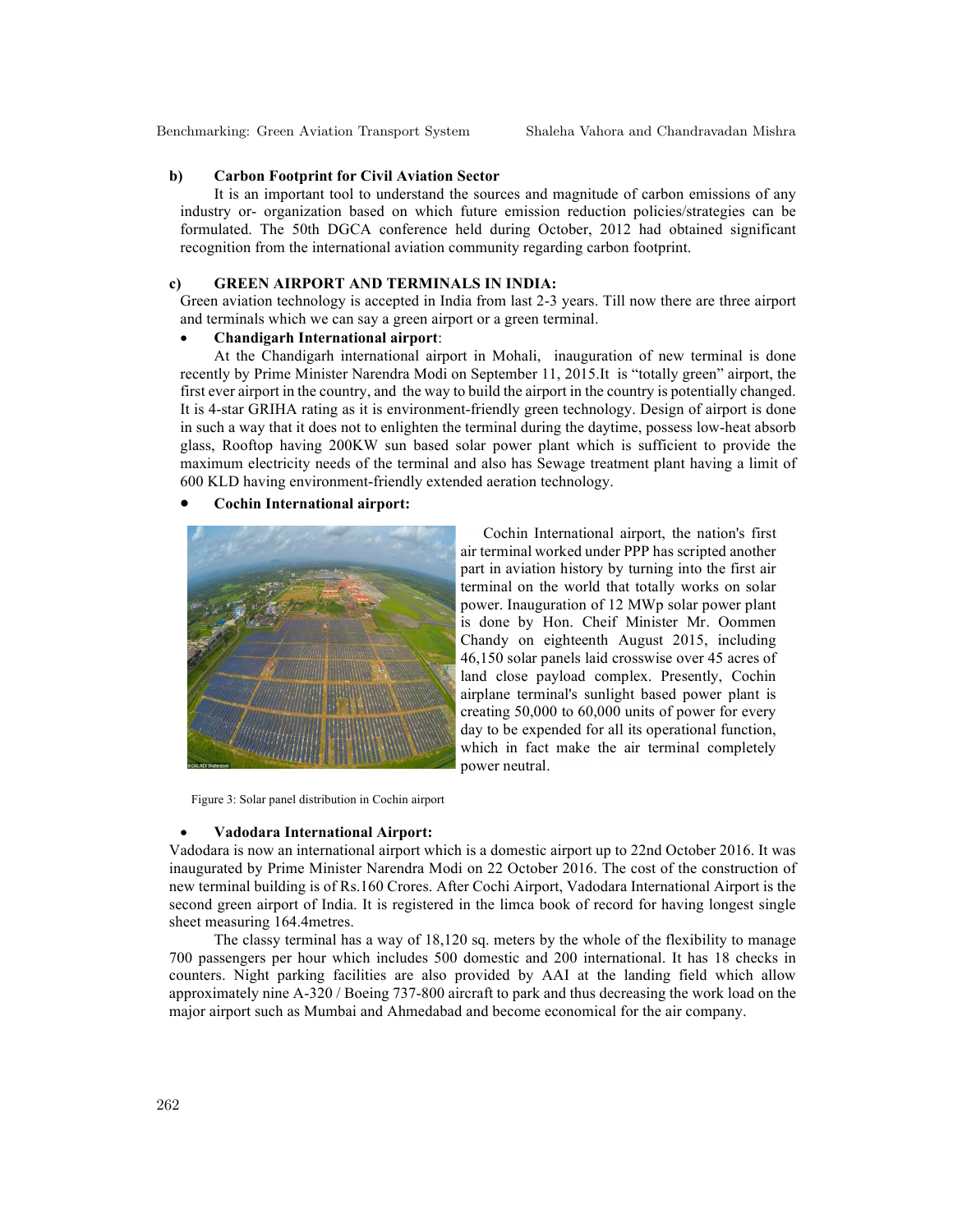Benchmarking: Green Aviation Transport System Shaleha Vahora and Chandravadan Mishra



Figure 4: Vadodara International Airport

# **FEATURES:**

- **1.** Roof top of the airport terminal is constructed by using a *sheet* of length 164.4 meters, making a world record of having a single longest sheet which has been already registered in Limca Book of Records.
- **2.** As a green inventiveness, decoration at the VIP and CIP lounge are completed by sugarcane pulp.
- **3.** UNIQUE STRUTURE: The new terminal of Vadodara has a unique steel structure based entirely on the Green building and advanced building management system.
- Terminal steel structure is constructed in such a way that it form a column-free building and rises to form open and light structure.
- Column-free roof structure provides open and public spaces for hold room and public concourse.
- Terminal design mainly includes the repetition of the basic unit due to this there is an increase in efficiency for engineering and construction.
- Truss structure supporting the roof from East to west is rest on the shear walls and forces generated at the base is directly transferred to the foundation.
- Construction of departures level floor is done using
- Post-tensioned and conventionally reinforced concrete.
- In order to provide maximum structural competence, girders are post-tensioned which insure the limitation in overall depth of the structural casing. Construction methods with conventional reinforced concrete are used to design the beams and slabs enclosing into these girders.



Figure 5: Top view of Vadodara International Airport